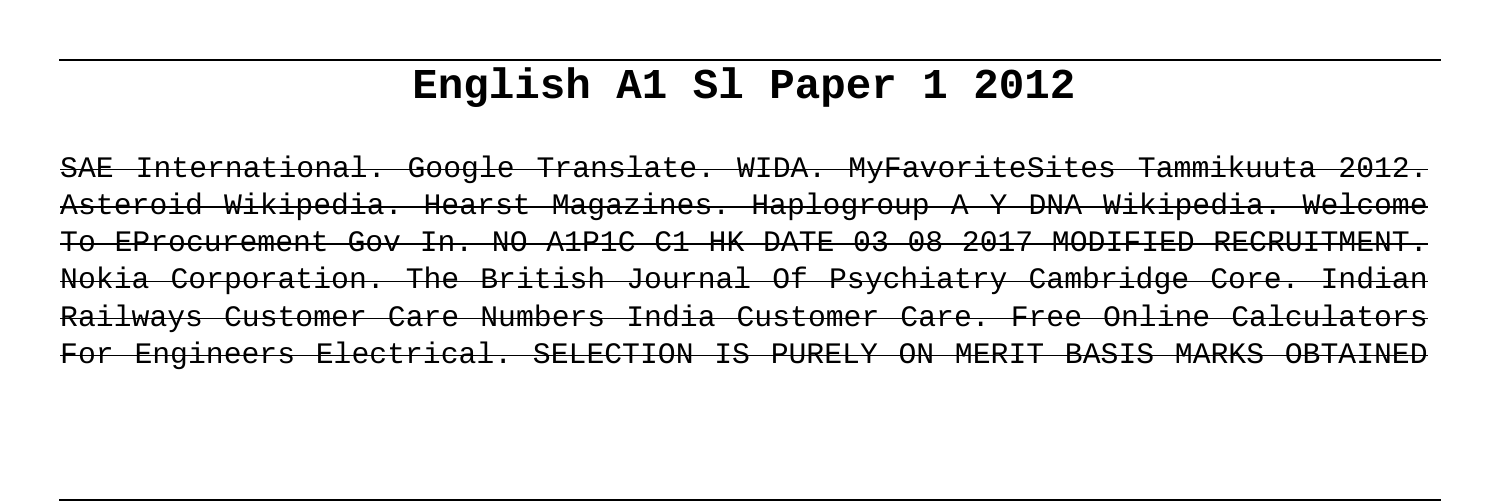IN THE. Turnitin Technology To Improve Student Writing

**SAE INTERNATIONAL**

**JUNE 23RD, 2018 - SAE AUTODRIVE CHALLENGE YEAR 1 LEARN MORE ABOUT THIS NEWLY ESTABLISHED THREE YEAR AUTONOMOUS VEHICLE COMPETITION TASKING STUDENTS TO DEVELOP AND DEMONSTRATE A FULLY AUTONOMOUS DRIVING PASSENGER VEHICLE**' '**Google Translate**

June 23rd, 2018 - Google s free service instantly translates words phrases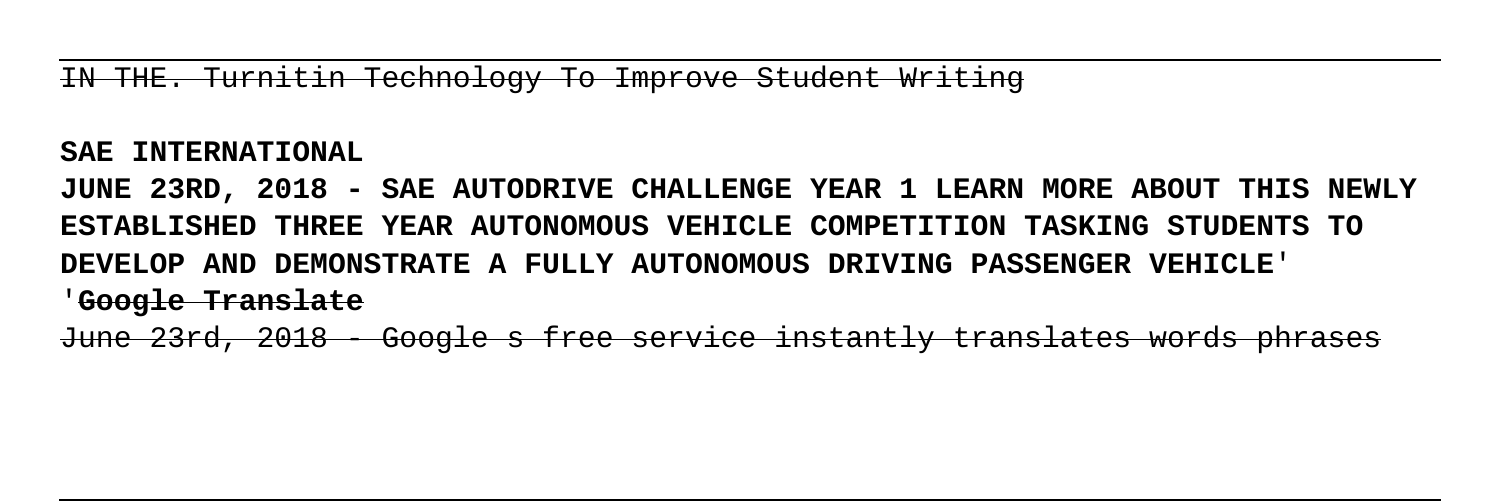and web pages between English and over 100 other languages''**WIDA** JUNE 22ND, 2018 - WIDA SUPPORTS ACADEMIC LANGUAGE DEVELOPMENT AND ACHIEVEMENT FOR LINGUISTICALLY DIVERSE STUDENTS THROUGH HIGH QUALITY STANDARDS ASSESSMENTS RESEARCH AND PROFESSIONAL DEVELOPMENT FOR EDUCATORS' '**MYFAVORITESITES TAMMIKUUTA 2012** JUNE 23RD, 2018 - HTTP NIHONGO ISTOCKPHOTO COM FORUM MESSAGES PHP THREADID 158741 AMP PAGE 1 HTTP JA BAB LA E8 BE 9E E6 9B B8 E8 8B B1 E8 AA 9E E6 97 A5 E6 9C AC E8 AA 9E COUP HTML'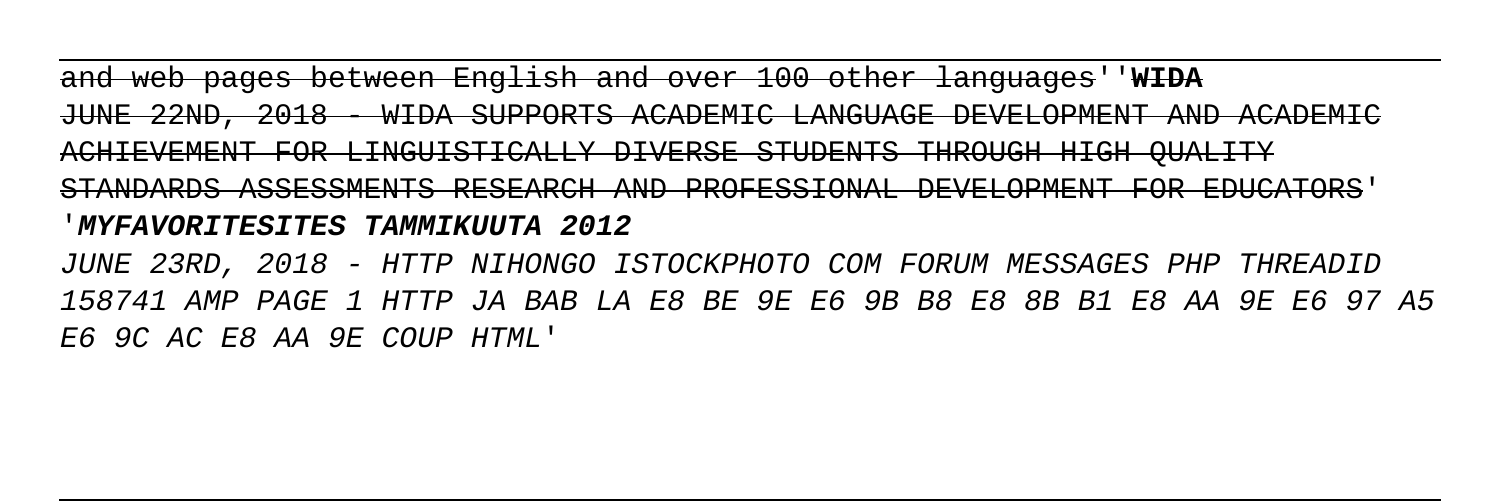## '**ASTEROID WIKIPEDIA**

JUNE 20TH, 2018 - THE FIRST ASTEROID TO BE DISCOVERED CERES WAS ORIGINALLY CONSIDERED TO BE A NEW PLANET THIS WAS FOLLOWED BY THE DISCOVERY OF OTHER SIMILAR BODIES WHICH WITH THE EQUIPMENT OF THE TIME APPEARED TO BE POINTS OF LIGHT LIKE STARS SHOWING LITTLE OR NO PLANETARY DISC THOUGH READILY DISTINGUISHABLE FROM STARS DUE TO THEIR APPARENT MOTIONS''**Hearst Magazines** June 23rd, 2018 - Subscribe now and save give a gift subscription or get help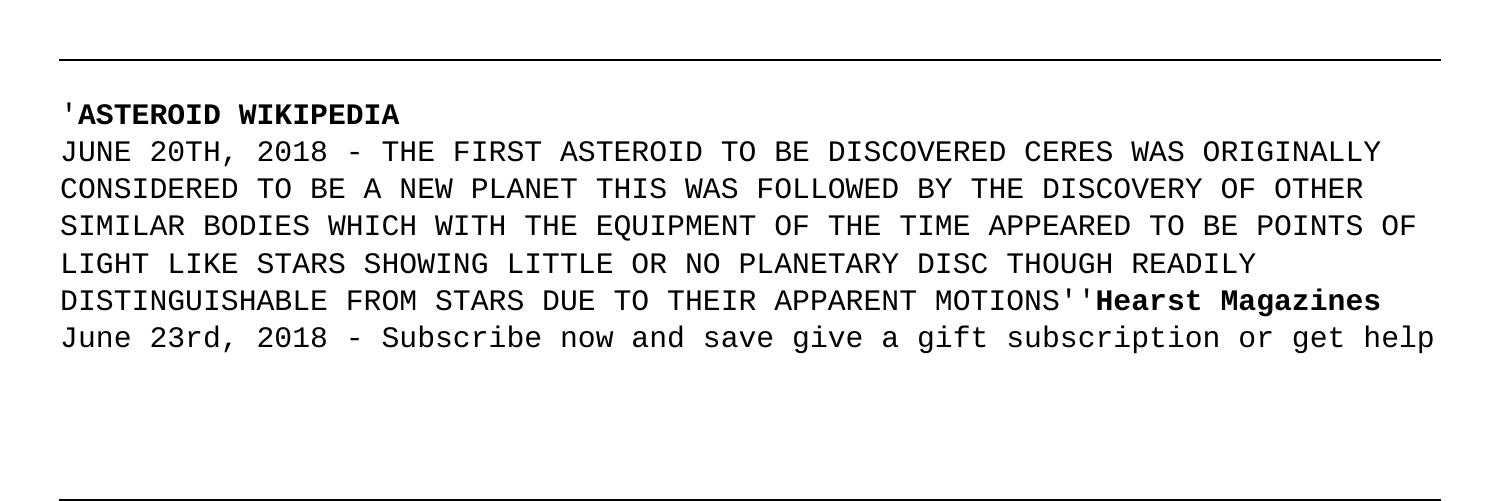with an existing subscription'

## '**Haplogroup A Y DNA Wikipedia**

June 22nd, 2018 - Haplogroup A is a human Y chromosome DNA haplogroup Unlike other Y DNA clades it is not defined by a specific mutation It is the foundational haplogroup to all known patrilineal lineages carried by modern humans and thus is the Y chromosomal Adam''**Welcome to eProcurement gov in June 23rd, 2018 - The Mauritius government signed an MoU with the Andhra**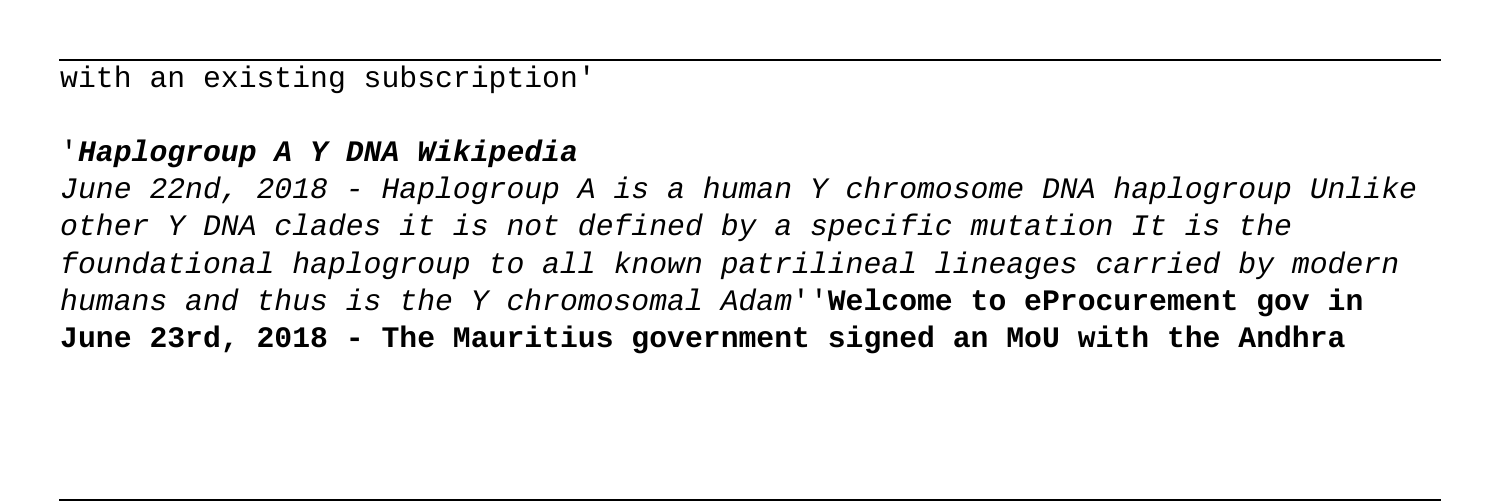**Pradesh government on 13th August 2009 to use AP s e procurement platform for its projects and in its administration**''**no a1p1c c1 hk date 03 08 2017 modified recruitment**

june 23rd, 2018 - 1 karnataka power corporation limited a govt of karnataka undertaking cin u85110ka1970sgc001919

registered office no 82 shakti bhavan race course road bengaluruâ $\epsilon$ "560 001

## '**NOKIA CORPORATION**

JUNE 23RD, 2018 - NOKIA IS A GLOBAL LEADER IN INNOVATIONS SUCH AS MOBILE NETWORKS DIGITAL HEALTH AND PHONES SEE HOW WE CREATE TECHNOLOGY TO CONNECT'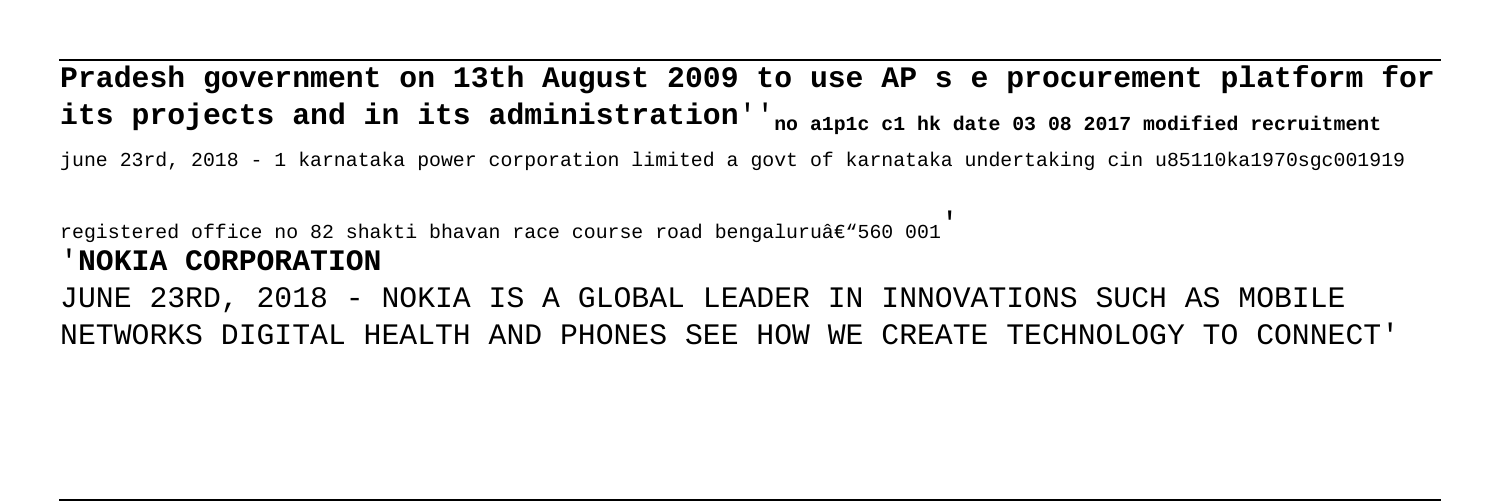'**The British Journal Of Psychiatry Cambridge Core**

June 22nd, 2018 - The British Journal Of Psychiatry Kamaldeep Bhui CBE' '**Indian Railways Customer Care Numbers India Customer Care**

June 23rd, 2018 - 139 Menu When You Call For PNR Fare Train Arrival Departure Train Time Table Accommodation

Availablity Train Name Number Dial 139 Initially When You Call You Will Hear Welcome Message Both In Hindi Amp

English Asking For Language Choice''**Free Online Calculators For Engineers Electrical**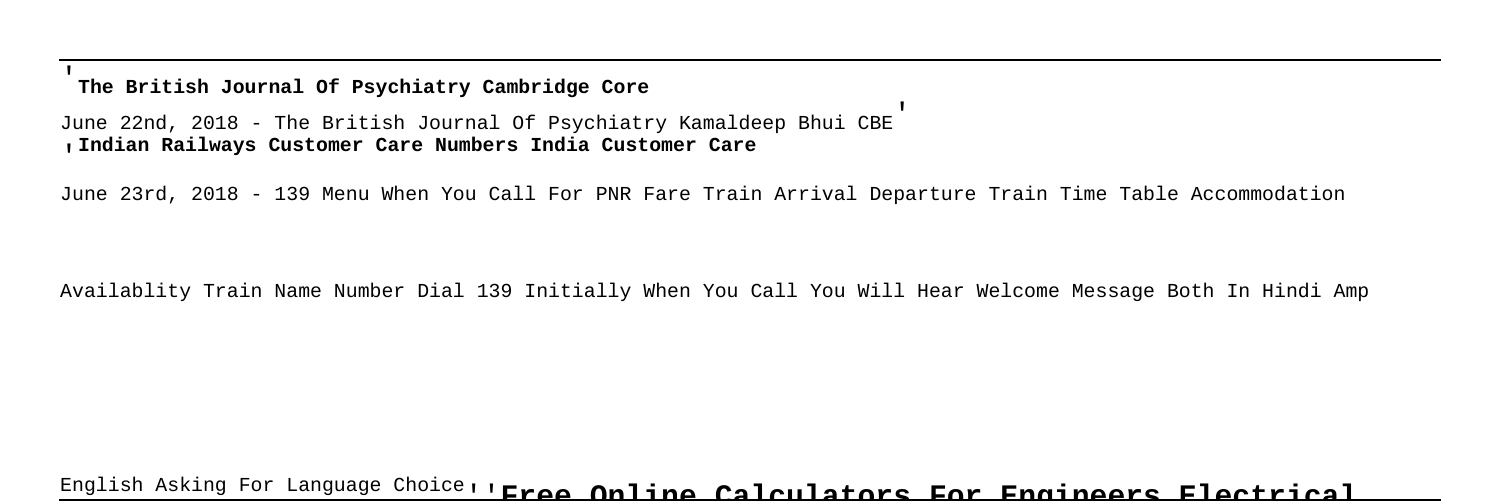June 20th, 2018 - Calculators Engineering Mechanical Electrical Electronics Design Construction Manufacturing Consultant Layout Software Chemical Plastic Polymers''**selection is purely on merit basis marks obtained in the june 21st, 2018 - 1 karnataka power corporation limited a govt of karnataka undertaking cin u85110ka1970sgc001919 registered office no 82 shakti bhavan** race course road bengaluruâ€"560 001' '**Turnitin Technology to Improve Student Writing** June 22nd, 2018 - Turnitin creates tools for K 12 and higher education that